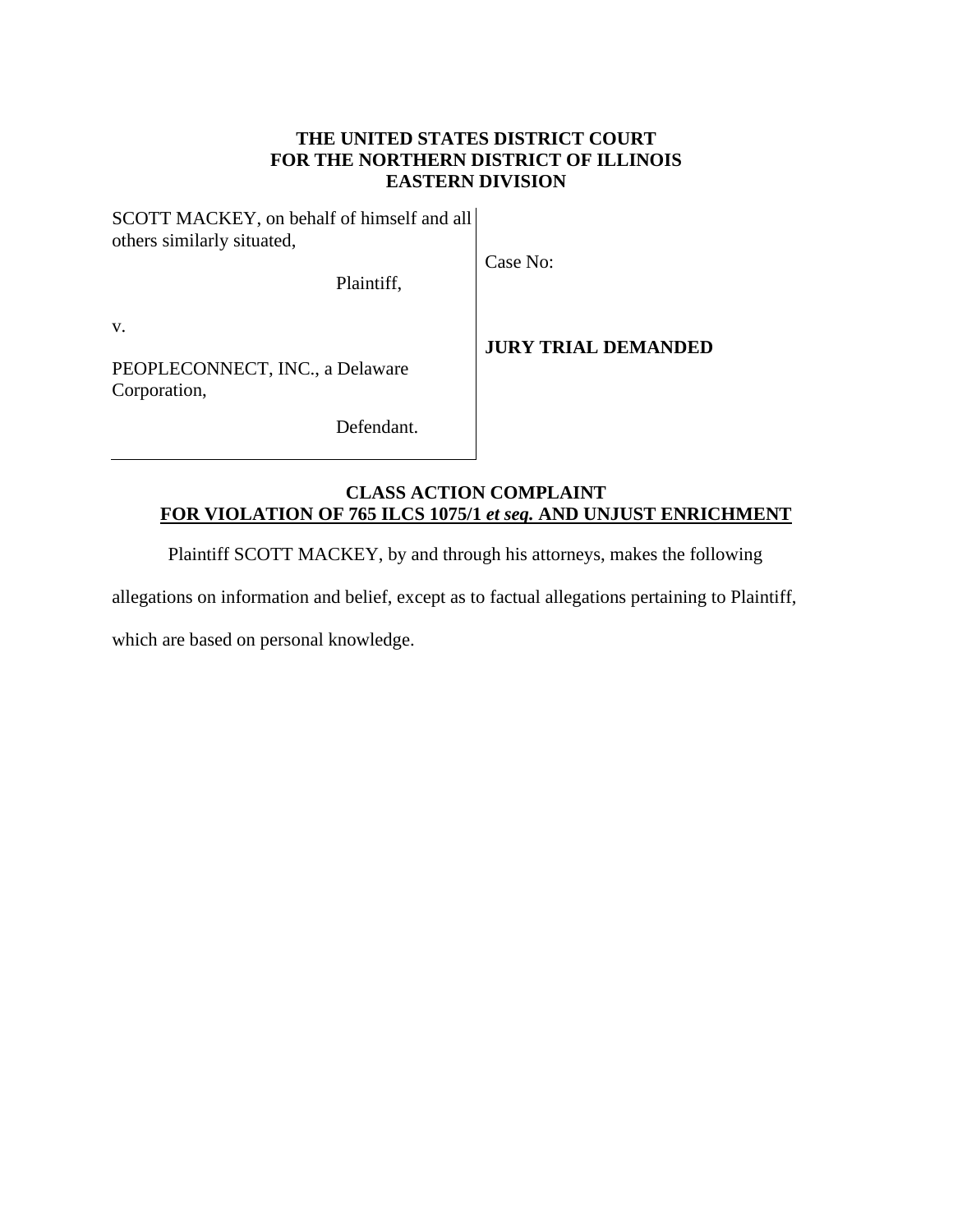#### **INTRODUCTION**

1. Plaintiff Scott Mackey ("Plaintiff") and members of the proposed class (the "Class" or "Class Members") seek damages, an injunction, and additional relief from Defendant PeopleConnect Inc. ("PeopleConnect" or "Classmates"), which owns and operates the website www.classmates.com. PeopleConnect used Plaintiff's and Class Members' names and personas to promote paid subscriptions to the Classmates website without consent in violation of Illinois' right of publicity statute, 765 ILCS 1075/1 *et seq*., and Illinois common law prohibiting unjust enrichment.

2. Plaintiff and Class Members are private individuals who have no relationship with PeopleConnect. Plaintiff and the Class have never used Classmates.com, nor did they provide their names, photographs, or any other personal information to PeopleConnect.

3. Plaintiff was seriously distressed to discover that PeopleConnect is using decadesold photographs of Plaintiff and the Class as children to advertise paid subscriptions to Classmates.com.

4. Plaintiff and the Class did not consent to PeopleConnect using their names, photographs, and personas to promote Classmates.com subscriptions.

5. PeopleConnect advertises and promotes paid subscriptions to the Classmates website by displaying Plaintiff's and Class Members' names and photographs on advertising webpages published on the Internet. PeopleConnect displays Plaintiff's and Class Members' names and photographs in low-resolution and volume-limited formats for free. Users who click to see high-resolution versions, or who attempt to view more than two low-resolution photographs, receive a message saying they must purchase a paid subscription.

6. PeopleConnect provides a publicly accessible landing page on which users may search, and have searched, by name and location for Plaintiff and Class Members. In response to searches for Plaintiff and Class Members, Classmates delivered a list of photographs in its possession showing the Plaintiff's and Class Members' faces.

7. PeopleConnect initially displayed low-resolution versions of Plaintiff's and Class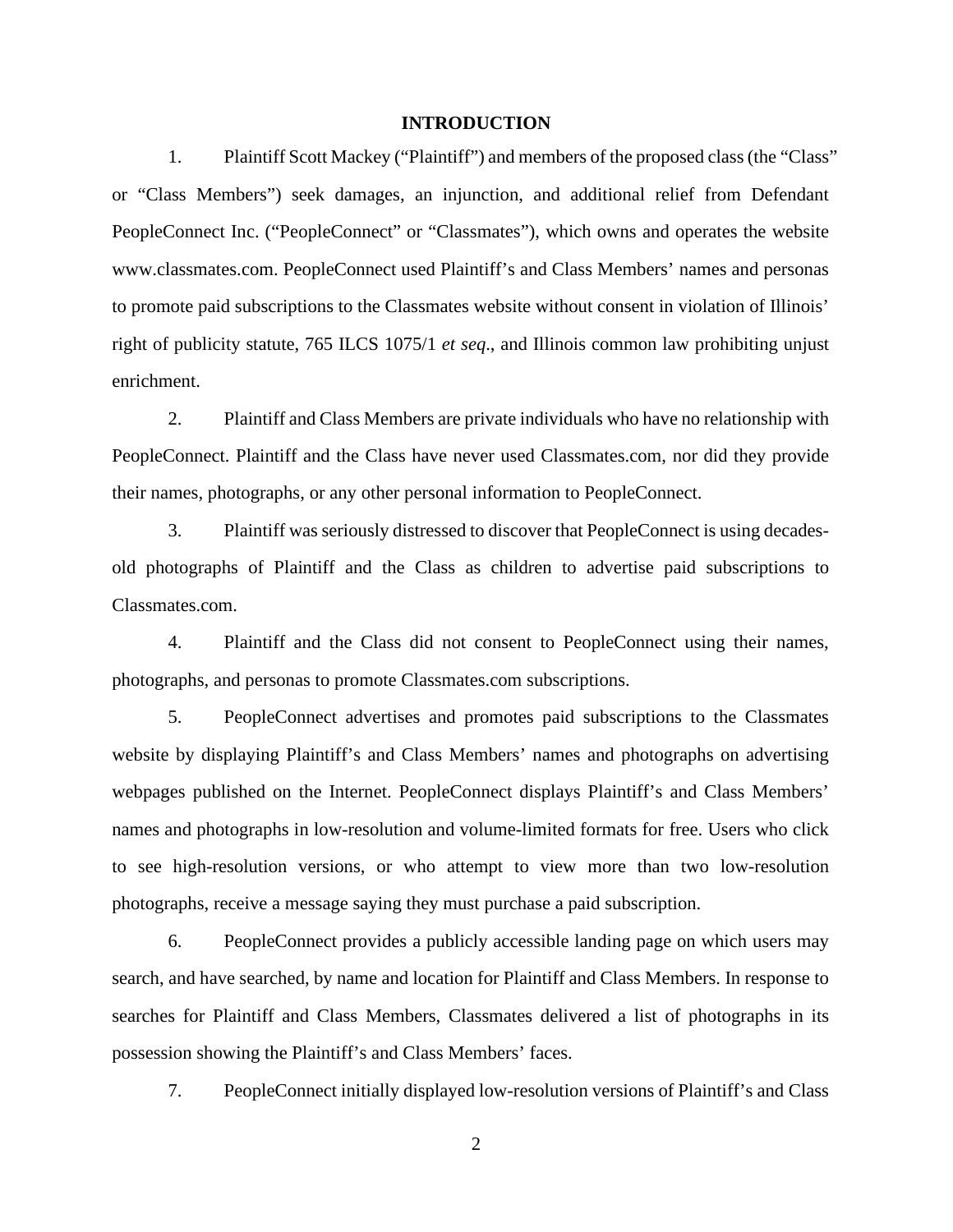Members' photographs. Users who clicked on a photograph looking for a higher-resolution photograph were shown pop-up messages asking them to register for a Classmates.com membership at a cost of \$3 per month.

8. PeopleConnect also displayed messages adjacent to the Plaintiff's and Class Members' photographs soliciting the purchase of a Classmates subscription for "as low as \$1.23 a month."

9. By using Plaintiff's and Class Members' names and photographs as children in its advertising, PeopleConnect knowingly mislead the public into believing Plaintiff and Class Members are Classmates.com users who willingly shared their personal information with Classmates.com and endorse Classmates.com's subscription product.

10. 10. In fact, Plaintiff and the Class have no relationship with PeopleConnect, had no knowledge their photographs as minors were being used, and do not approve of PeopleConnect's use of their names, photographs, and personas to advertise Classmates.com subscriptions and products. Classmates' website and advertisements fail to disclose that Plaintiffs and the Class are unaffiliated with PeopleConnect and Classmates.com.

11. PeopleConnect does not present Plaintiff's and Class Members' photographs as samples advertising the purchase of the photographs themselves. PeopleConnect uses Plaintiff's and Class Members' names and photographs to advertise subscriptions to Classmates.com.

12. A Classmates.com subscription includes far more than access to the photographs Classmates used to advertise the subscription. At a cost of \$3 per month, a subscription to Classmates.com delivers a wide range of services, including: access to full-resolution student photographs from hundreds of thousands of yearbooks; visibility into who has visited the subscriber's profile; and the ability to read and reply to messages sent by other subscribers.

13. PeopleConnect is the sole author, designer, and implementor of the advertising techniques and messages giving rise to this lawsuit. PeopleConnect does not host user-generated content on any part of the Classmates website relevant to this lawsuit. PeopleConnect is the sole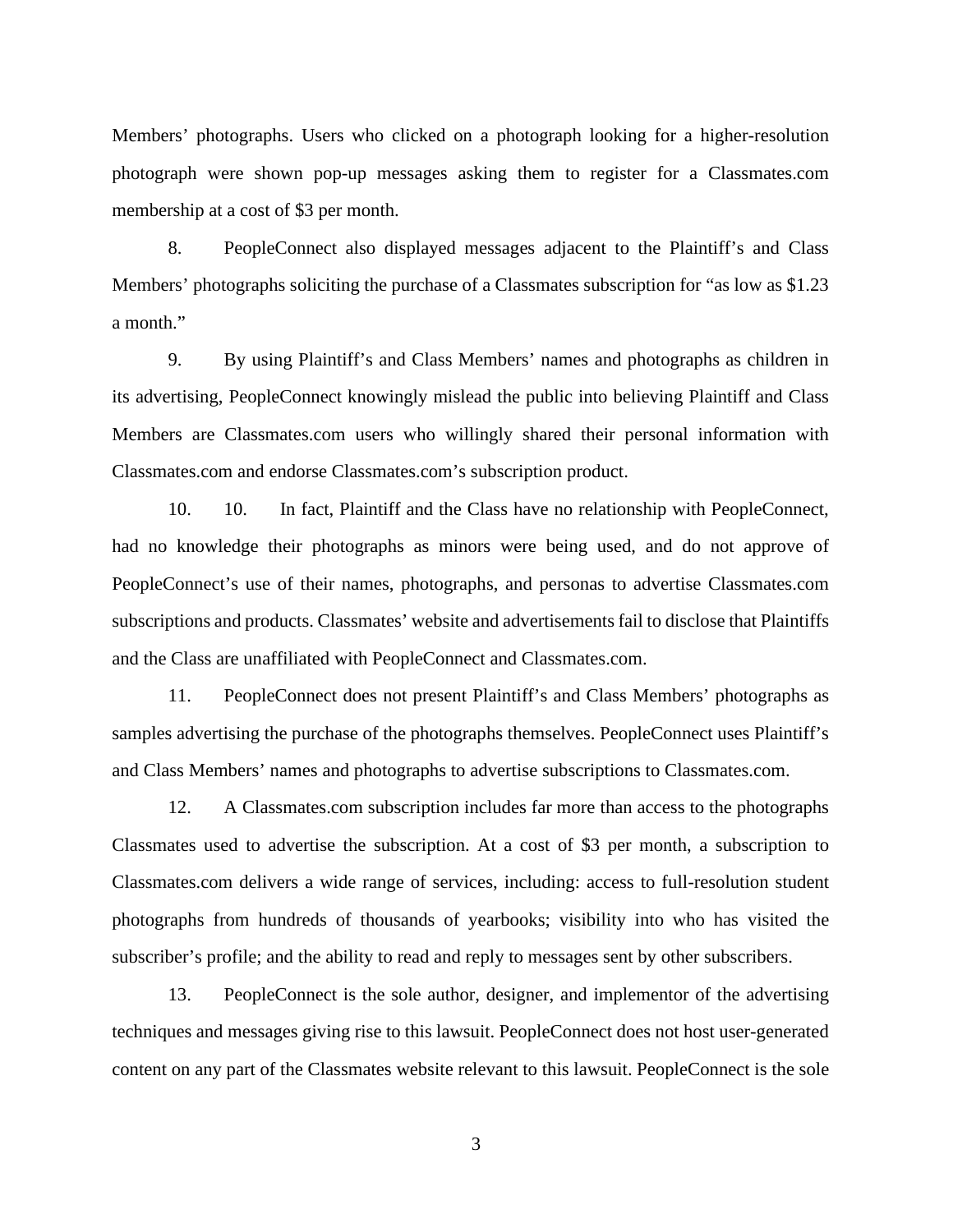curator, designer, and creator of the content described in this Complaint.

14. Plaintiff does not know how PeopleConnect obtained his photographs as a child. PeopleConnect does not disclose how it obtained copies of Plaintiff's and Class Members' school yearbooks.

15. PeopleConnect misappropriated Plaintiff's and Class Members' photographs without permission from Plaintiff or the Class, the photographers who took the pictures, the authors who created the school yearbooks, or the publishers of the school yearbooks.

16. On information and belief, PeopleConnect received no indication from yearbook authors or publishers that the authors or publishers intended their work to be published on the Internet or used to promote Classmates.com subscriptions.

17. PeopleConnect does not hold copyright in Plaintiff's or Class members' yearbooks, nor does it have permission from the copyright holder to republish or distribute Plaintiff's or Class members' yearbooks.

18. Consent is not all or nothing. As minors, Plaintiff and the Class had their photographs taken for school yearbooks intended solely for print distribution among a narrow circle of friends, family, and schoolmates. Plaintiff's yearbooks were originally produced decades ago when the Internet was in its infancy. Plaintiff and the Class did not consent to the commercial use of their photographs to promote a website through worldwide distribution of their photographs on the Internet.

19. PeopleConnect fails to provide any effective mechanism by which Plaintiff or the Class may request that their photographs and personal information be removed from Classmates' website. Nor does Classmates allow Plaintiff or the Class to opt out of the use of their photographs as minors in advertisements for website subscriptions.

20. Illinois law recognizes the intellectual property and privacy rights of Illinois residents in controlling the use of their names, voices, photographs, images, likenesses, and personas for commercial purposes.

21. By using Plaintiff's and Class Members' photographs, names, and personas in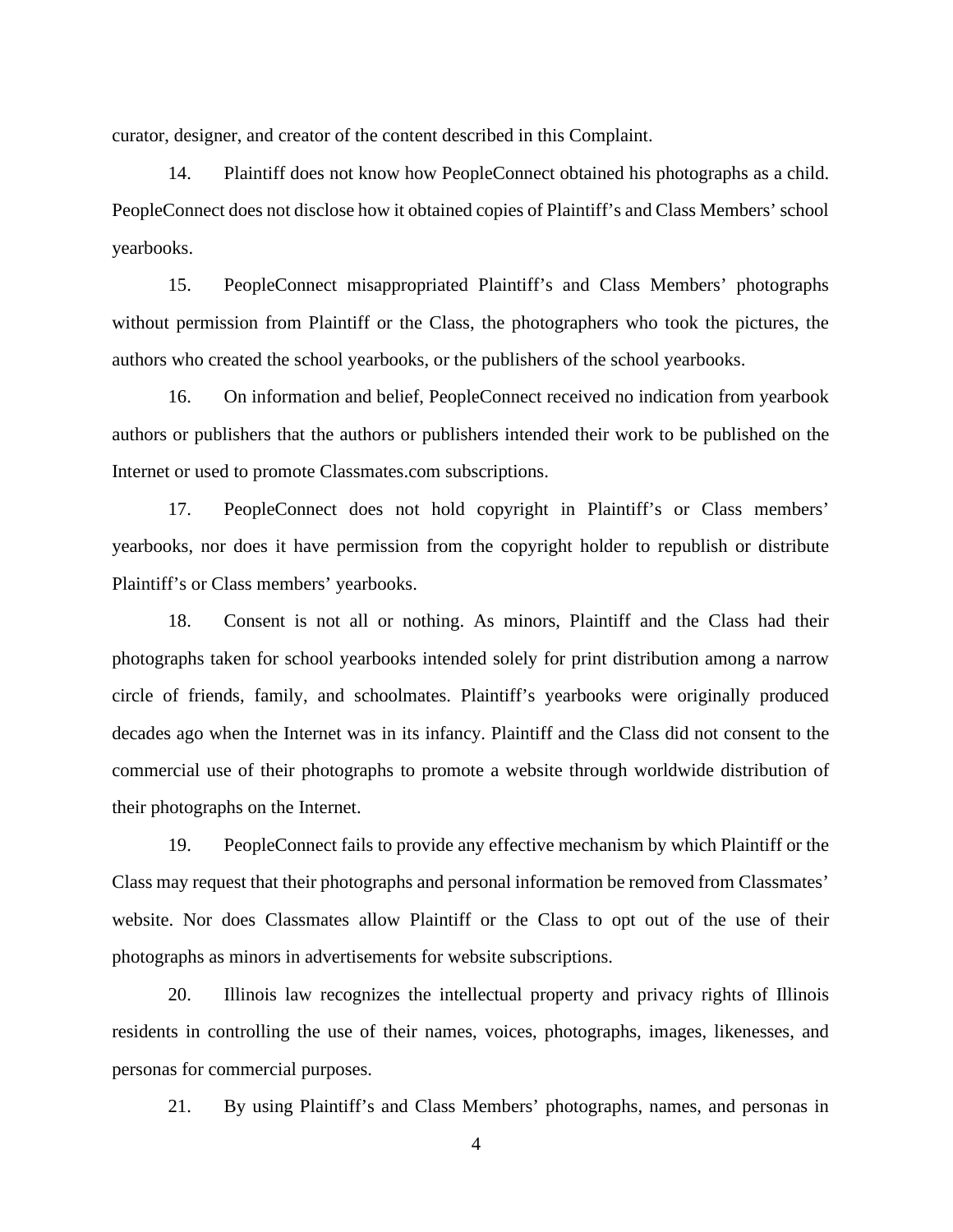advertisements for website subscriptions without consent, PeopleConnect violated their intellectual property and privacy rights. Plaintiff and the Class have the right not to have their personas exploited to promote a product with which they have no relationship and no interest in supporting. Plaintiff and the Class have an economic interest in their personas, which PeopleConnect has stolen, and a privacy interest in their personas, which PeopleConnect has violated.

22. By these actions, PeopleConnect has violated the Illinois Right of Publicity Act, codified in 765 ILCS 1075/1 *et seq*., and Illinois common law prohibiting unjust retaining of a benefit to a plaintiff's detriment. Plaintiff and the Class have suffered injury through the unlawful taking of their valuable intellectual property; through the invasion of their privacy rights protected by statute and common law; through PeopleConnect's unlawful profiting from its exploitation of their names, personas, and personal information; and through harm to peace of mind. Plaintiff and the Class are entitled to relief including statutory damages, disgorgement of profits, royalties for the use of their personas, restitution of the value of their personas, an injunction prohibiting PeopleConnect's unlawful conduct, the award of attorneys' fees, expenses, and costs, and declaratory relief.

#### **JURISDICTION AND VENUE**

23. This Court has subject matter jurisdiction pursuant to 28 U.S.C. § 1332(d) (the Class Action Fairness Act ("CAFA")), because: (A) members of the putative class are citizens of a state different from at least one defendant. According to available public records, defendant PeopleConnect Inc. is incorporated in Delaware and has its principal place of business in Seattle, Washington. Plaintiff and the Class are residents of Illinois. (B) The proposed class consists of at least 100 members. PeopleConnect advertises that its Classmates Yearbook Collection comprises records collected from "over 400,000 yearbooks." While PeopleConnect does not publish statistics concerning the total number of records in each yearbook, or a breakdown by state, a conservative estimate would place the number of individual records corresponding to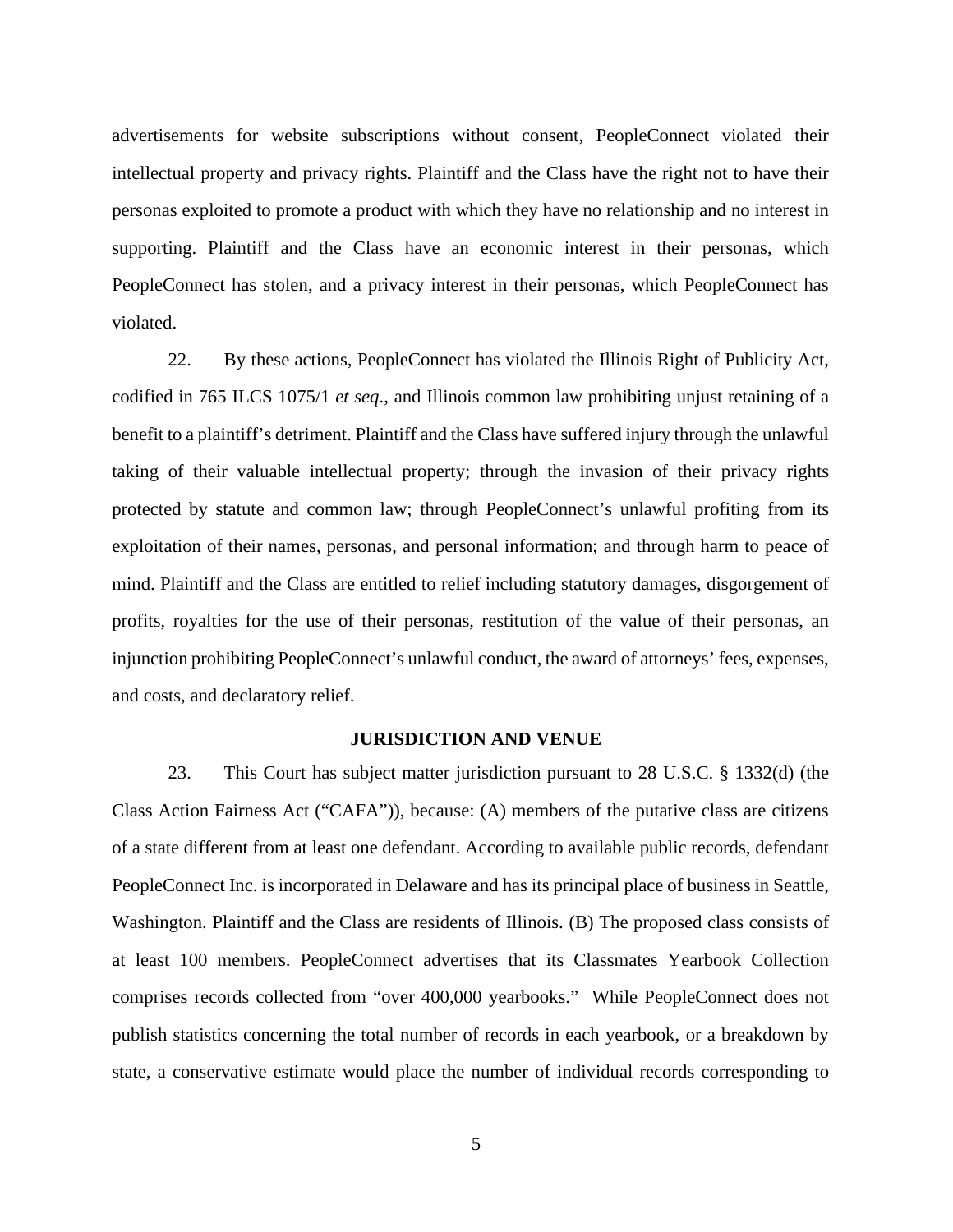Illinoisans in the millions. And (C) the amount in controversy exceeds \$5,000,000 exclusive of interest and costs. 765 ILCS 1075/1 *et seq.* provides for damages equal to the greater of \$1,000 per violation or the actual damages suffered by the Class Member, plus exemplary and/or punitive damages in the case of knowing use without consent. Given millions of likely records in Illinois, the amount in controversy is well over the jurisdictional amount.

24. This Court has personal jurisdiction over the claims of Plaintiff and the nonnamed Class Members. PeopleConnect has purposefully conducted business activities in Illinois, and this lawsuit arises directly from its activities in Illinois.

25. PeopleConnect knowingly searched for and obtained yearbooks and other records containing the personal information of Illinois residents. PeopleConnect collected tens of thousands of yearbooks from Illinois schools, whose alumni it knew were highly likely to live in Illinois. This lawsuit arises from Classmates' practice of acquiring names and photographs of Illinois residents with the specific intent of selling access to that information and using that information to advertise monthly subscriptions. PeopleConnect failed to obtain the consent of Illinois residents before using their names and photographs to advertise website subscriptions, as required by Illinois law. These omissions occurred in Illinois.

26. PeopleConnect knowingly marketed and advertised its products and services to Illinois residents. The yearbook search function on Classmates.com allowed users to limit their searches to encompass only Illinois schools. Upon accessing the website for the first time, the very first screen users saw asked them to specify in which state they attended high school. Illinois is listed as an option.

27. PeopleConnect's marketing and advertising to Illinois residents is directly related to the claims in this lawsuit. PeopleConnect encouraged users of the free version of Classmates.com to search for people from their own high school. PeopleConnect used free limited access to names and photographs from Illinois high schools primarily to advertise to people who attended those same Illinois high schools, and are themselves highly likely to be Illinois residents.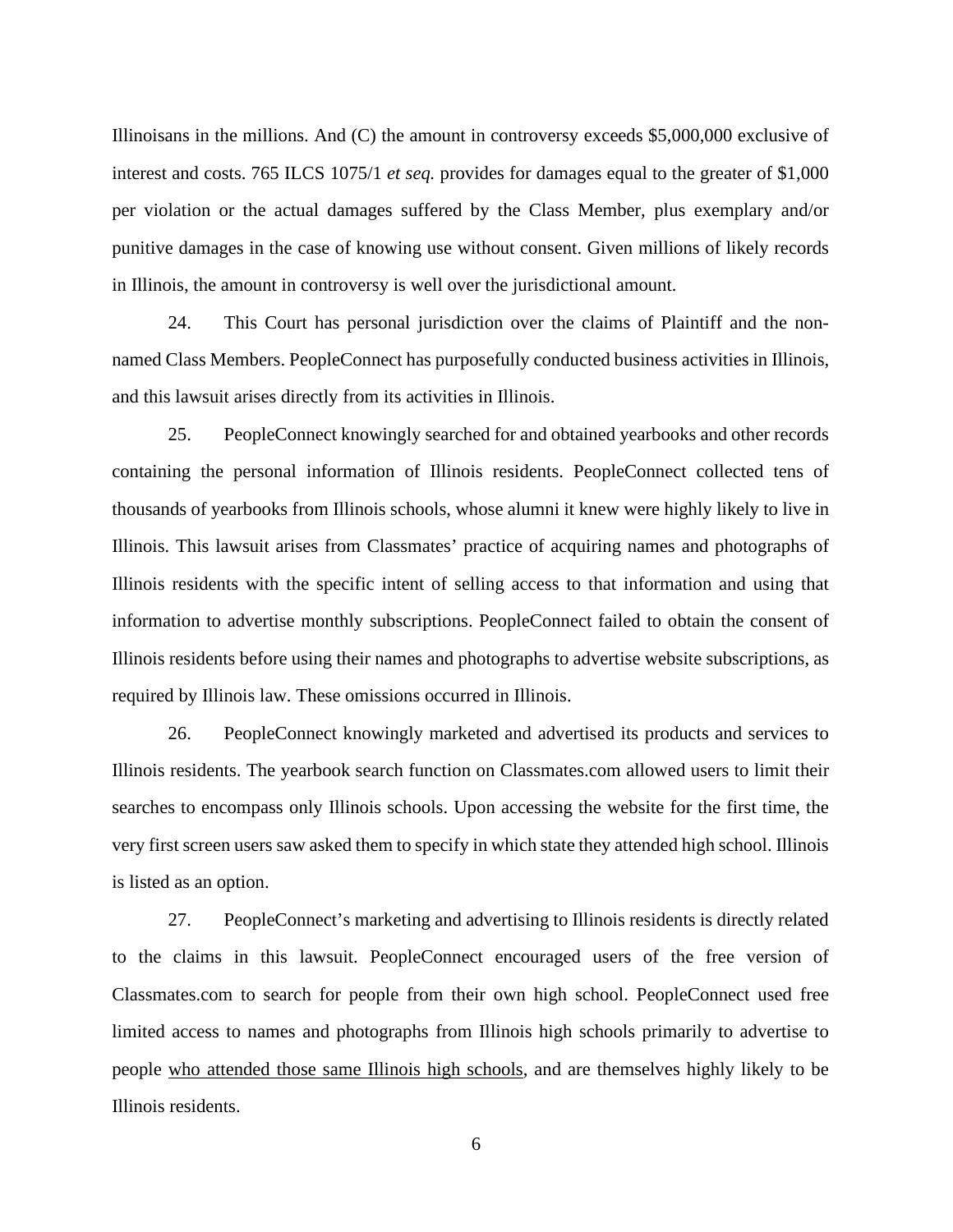28. Although Plaintiff cannot know precise figures without discovery, upon information and belief, PeopleConnect displayed on-site ads to millions of website users in Illinois, many of whom were viewing free previews featuring Plaintiff or other Illinois residents.

29. The harms alleged in this lawsuit were felt in Illinois. This includes the denial of Plaintiff's and Class Member's statutorily protected rights to control their personas; the unjust exploitation of Plaintiff's and Class Member's personas without economic compensation; and injury to Plaintiff's and Class Member's peace of mind.

30. PeopleConnect knows its business activities in Illinois subject it to the jurisdiction of Illinois courts. PeopleConnect owns several websites with similar business practices, including Classmates.com, Intelius.com, and InstantCheckmate.com, all of which have been the subject of lawsuits in Illinois. This includes a recent lawsuit against InstantCheckmate alleging violations of the IRPA, in which a court in this District rejected PeopleConnect's argument against personal jurisdiction, *Lukis v. Whitepages Inc.*, 454 F. Supp. 3d 746 (N.D. Ill. 2020); and a lawsuit brought by the Attorney General of Illinois against Classmates alleging deceptive marketing practices.<sup>1</sup>

31. Venue is appropriate pursuant to 28 U.S.C. § 1391(b). A substantial portion of the events and conduct giving rise to the violations alleged in this complaint occurred in this district. A substantial portion of the class members reside in this state and district. Named Plaintiff Scott Mackey resides in this district.

#### **PARTIES**

#### **Defendant PeopleConnect**

32. Defendant PeopleConnect, Inc. is a Delaware corporation with its headquarters in Seattle, Washington. It conducts business under the brand names "Classmates.com," "Classmates," and other brand names associated with the various website and services it owns and operates, including "Intelius" and "InstantCheckmate." It conducts business throughout this

<sup>1</sup> *See https://illinoisattorneygeneral.gov/pressroom/2015\_05/20150526.html*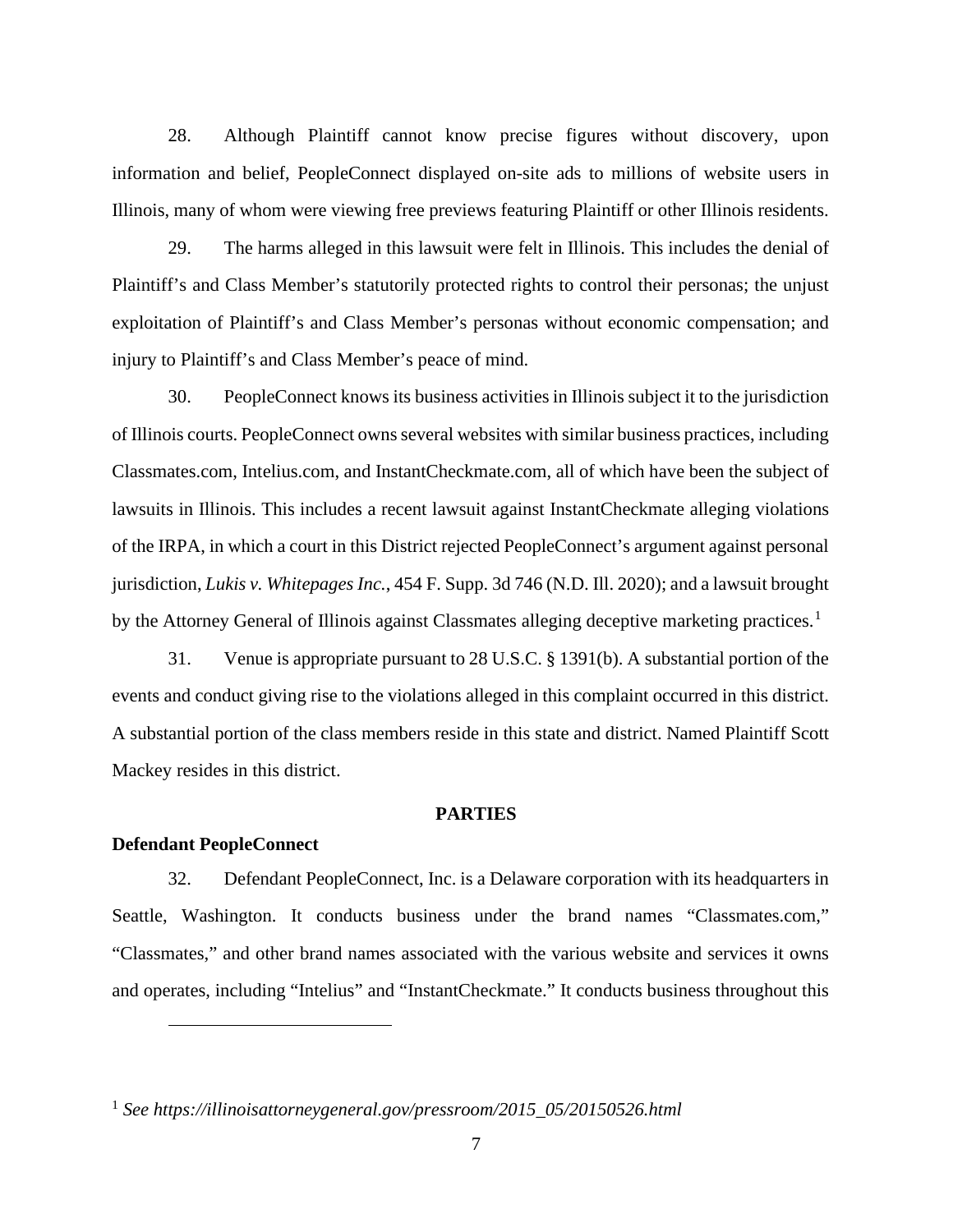district, Illinois, and the United States. PeopleConnect, Inc. owns and operates the website Classmates.com.

#### **Plaintiff Scott Mackey**

33. Plaintiff Scott Mackey is a resident of Wheeling, Illinois.

34. Mr. Mackey has never visited, used, or subscribed to the website Classmates.com.

35. Mr. Mackey attended New Trier High School in Winnetka, Illinois from which he graduated in 1993.

#### **NO AGREEMENT TO ARBITRATE**

36. There are several pending related lawsuits against PeopleConnect, including one in this district, in which the plaintiffs allege state right of publicity and/or common law misappropriation of name and likeness claims based on PeopleConnect's use of yearbook photographs in advertisements. The related suits are: *Bonilla v. PeopleConn*ect, No. 1:21-cv-0051 (N.D. Ill., complaint filed Jan. 5, 2021); *Callahan v. PeopleConnect*, No. 3:20-cv-09203 (N.D. Cal., complaint filed Dec. 18, 2020); *Knapke v. PeopleConnect*, No. 2:21-cv-00262 (W.D. Wash., complaint filed Mar. 2, 2021); *Boshears v. PeopleConnect*, No. 2:21-cv-01222 (W.D. Wash., complaint filed Sept. 7, 2021); and *Izzo v. PeopleConnect*, No. 2:22-cv-16 (N.D. Ill., complaint filed Jan. 6, 2022).

37. In all the pending related lawsuits, PeopleConnect argued that even though the named plaintiffs were not subscribers and had never used Classmates.com, they were nevertheless subject to the arbitration clause contained with the Classmates.com Terms of Service. PeopleConnect argued that because plaintiffs' counsel included screenshots they had obtained from Classmates.com in the complaints, the named plaintiffs benefited from their counsel visiting classmates.com. PeopleConnect argued that the named plaintiffs were therefore bound to arbitration, either as third-party beneficiaries to an agreement between counsel and PeopleConnect, or because counsel were acting as "agents" on behalf of the named plaintiffs. *See, e.g*., Ex. 1, at \*23 (Opening Brief filed by PeopleConnect in the Callahan appeal arguing "Plaintiffs have in fact benefitted" because "[t]he information and screenshots [counsel]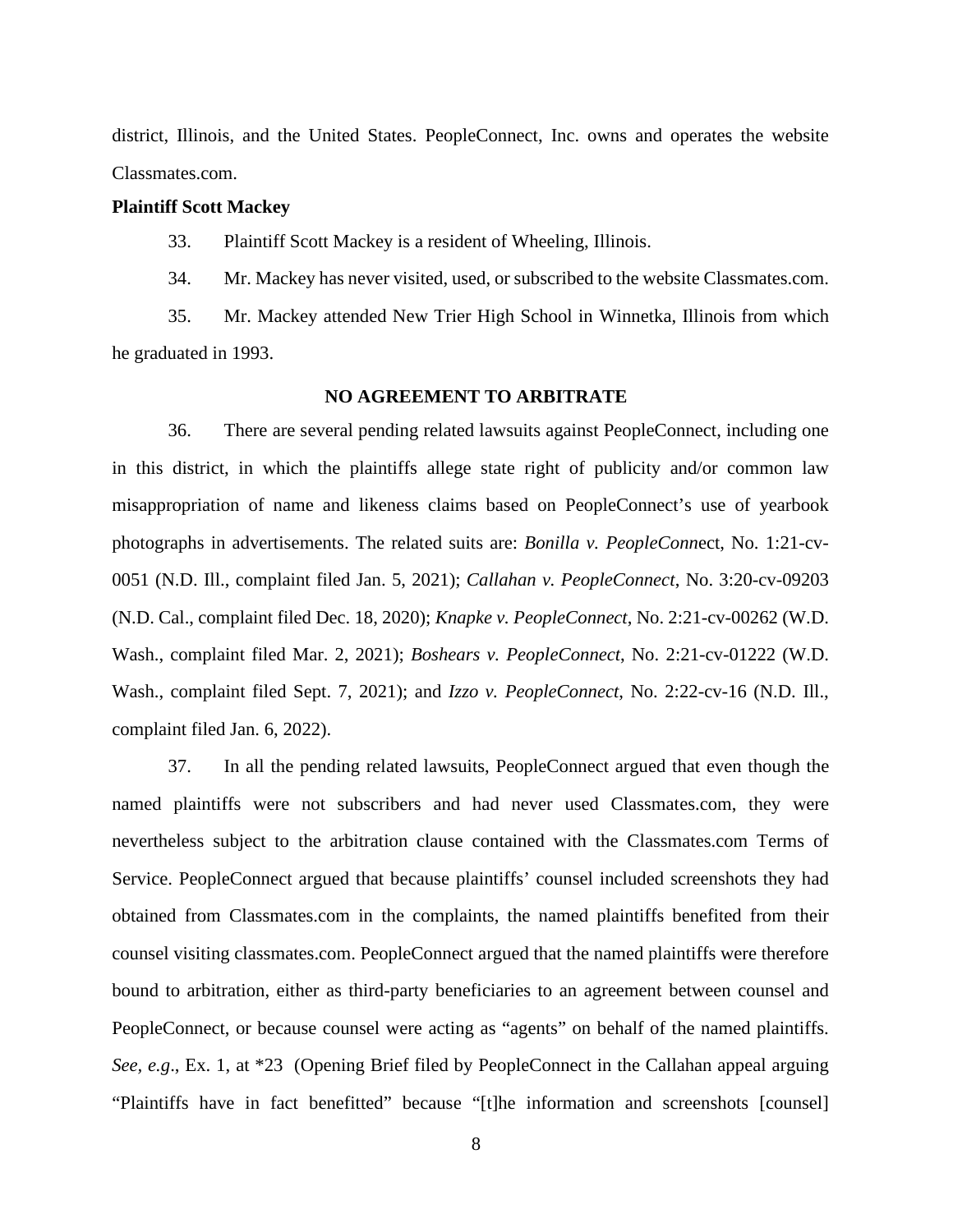compiled appeared in Plaintiffs' complaint to support their claims"); Ex. 2, at \*14-17 (Motion to Dismiss filed by PeopleConnect in Boshears arguing (1) that counsel's opting out of the arbitration clause was ineffective and (2) that "Plaintiff plainly benefited from [counsel]'s agreement to the TOS" because "[h]ad [counsel] not accessed Classmates.com, Plaintiffs' Complaint would lack the screenshots used to support the allegations").

38. Two District Courts have rejected PeopleConnect's arbitration arguments. *Knapke*, 2021 WL 3510350 at \*2-3; *Callahan*, 2021 WL 1979161, at \*6-7. No courts have accepted them.

39. In both Callahan and Knapke, PeopleConnect has appealed the arbitration issue to the Ninth Circuit and successfully obtained stays of the district court cases pending resolution of the appeal. *See Callahan*, No. 21-16040 (9th Cir., docketed Jun. 17, 2021); *Knapke*, No. 21- 35690 (9th Cir., docketed Aug. 20, 2021).

40. To avoid the risk that PeopleConnect again raises a frivolous arbitration argument and further wastes judicial resources, Plaintiffs' counsel prepared this complaint without including screenshots from the Classmates.com website. Instead, Plaintiffs allege on information and belief that Plaintiffs' photographs appear on the Classmates.com website.

41. Plaintiff is willing to file an amended complaint including screenshots gathered from the Classmates.com website, subject to an agreement and stipulation from PeopleConnect that counsel's visiting the website to investigate Plaintiffs' claims and including screenshots in the Complaint does not constitute an agreement to arbitrate and does not waive any of Plaintiff's rights.

42. On January 11, 2022, Plaintiff's counsel sent a letter to PeopleConnect's outside counsel, Ms. Debbie L. Berman. Ex. 3. Plaintiff's counsel wrote that "Mr. Mackey does not consent to arbitration of any claims he may have against PeopleConnect. Mr. Mackey does not authorize his counsel in this putative case to consent to arbitration on his behalf. Mr. Mackey does not, and has not, ratified any agreements to arbitrate made by anyone with your client, PeopleConnect."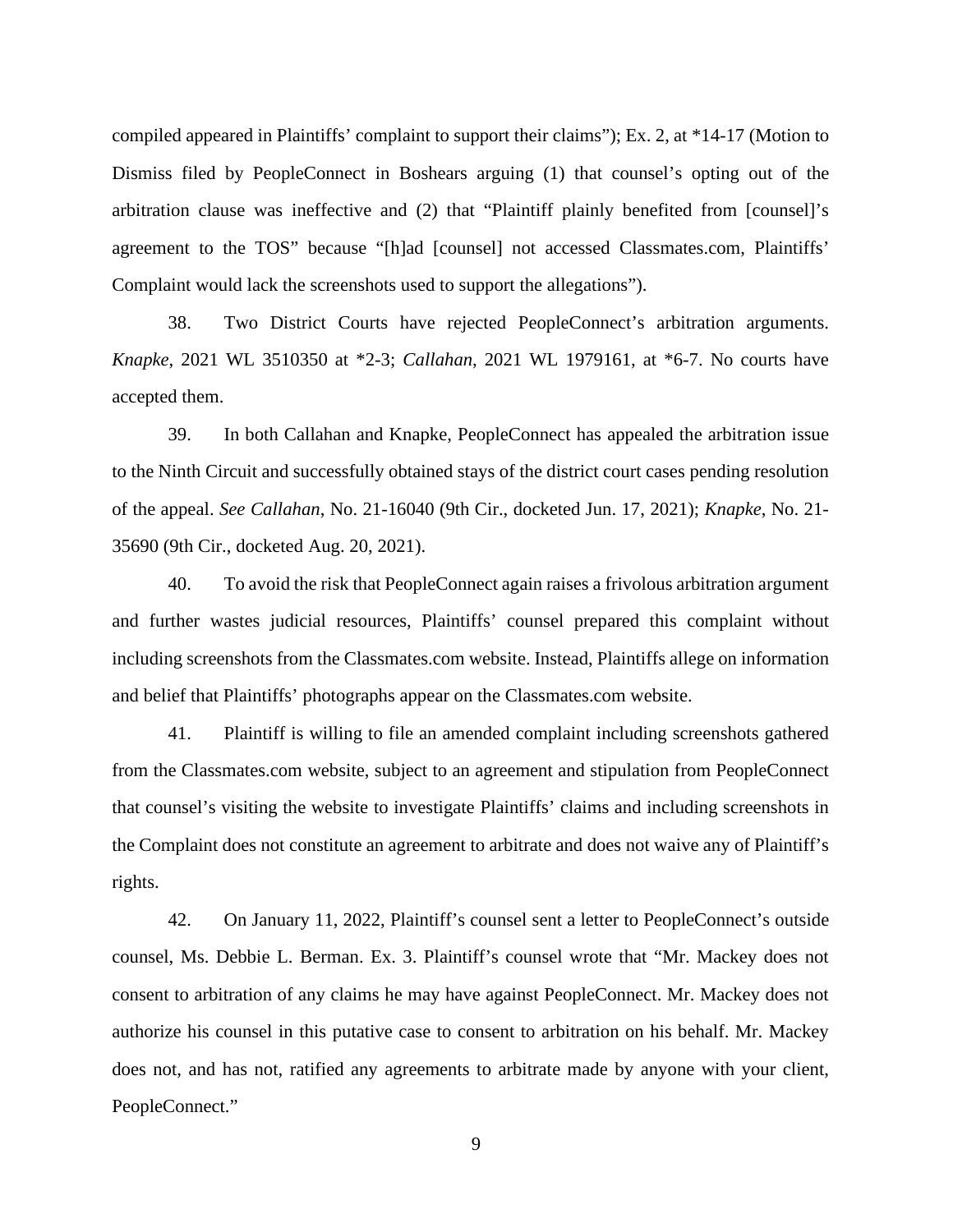43. In the same letter, Plaintiff's counsel requested that PeopleConnect's counsel, Ms. Debbie L. Berman, confirm by January 14, 2022, that "by Plaintiffs' counsel visiting classmates.com to conduct a Rule 11 investigation, Mr. Mackey has not sacrificed any of his rights, including but not limited to the right to pursue litigation in federal court."

44. On January 14, 2022, Ms. Berman responded to this request stating that PeopleConnect would not agree that Plaintiff's counsel's Rule 11 investigation of Mr. Mackey's claims against PeopleConnect would not bind Mr. Mackey to arbitration. Ex. 4.

45. Because of Ms. Berman's refusal, and to avoid prejudicing Plaintiff's rights to litigate in the forum of their choice, Plaintiff's counsel prepared this complaint without including screenshots from the Classmates.com website.

## **FACTUAL ALLEGATIONS**

46. Plaintiff Scott Mackey is a private individual who has no relationship with PeopleConnect. He has never visited, used, or subscribed to Classmates.com.

47. Mr. Mackey did not give consent to PeopleConnect to use his name, photograph, likeness, or persona in any way. Had PeopleConnect requested his consent, Mr. Mackey would not have provided it.

48. Mr. Mackey highly values his personal privacy, and his ability to control and prevent the commercial use and distribution of his personal information, likeness, and persona without his consent.

49. On information and belief, PeopleConnect uses Mr. Mackey's photographs as a child in advertisements promoting subscriptions to its website.

50. On information and belief, the photographs clearly identify Mr. Mackey. His face is plainly visible and identifiable. The photographs are subtitled with his name and accompanied by information identifying Mr. Mackey's city of residence and high school.

51. On information and belief, Classmates.com provides a publicly accessible page on which users may search, and have searched, by name and/or location for Mr. Mackey and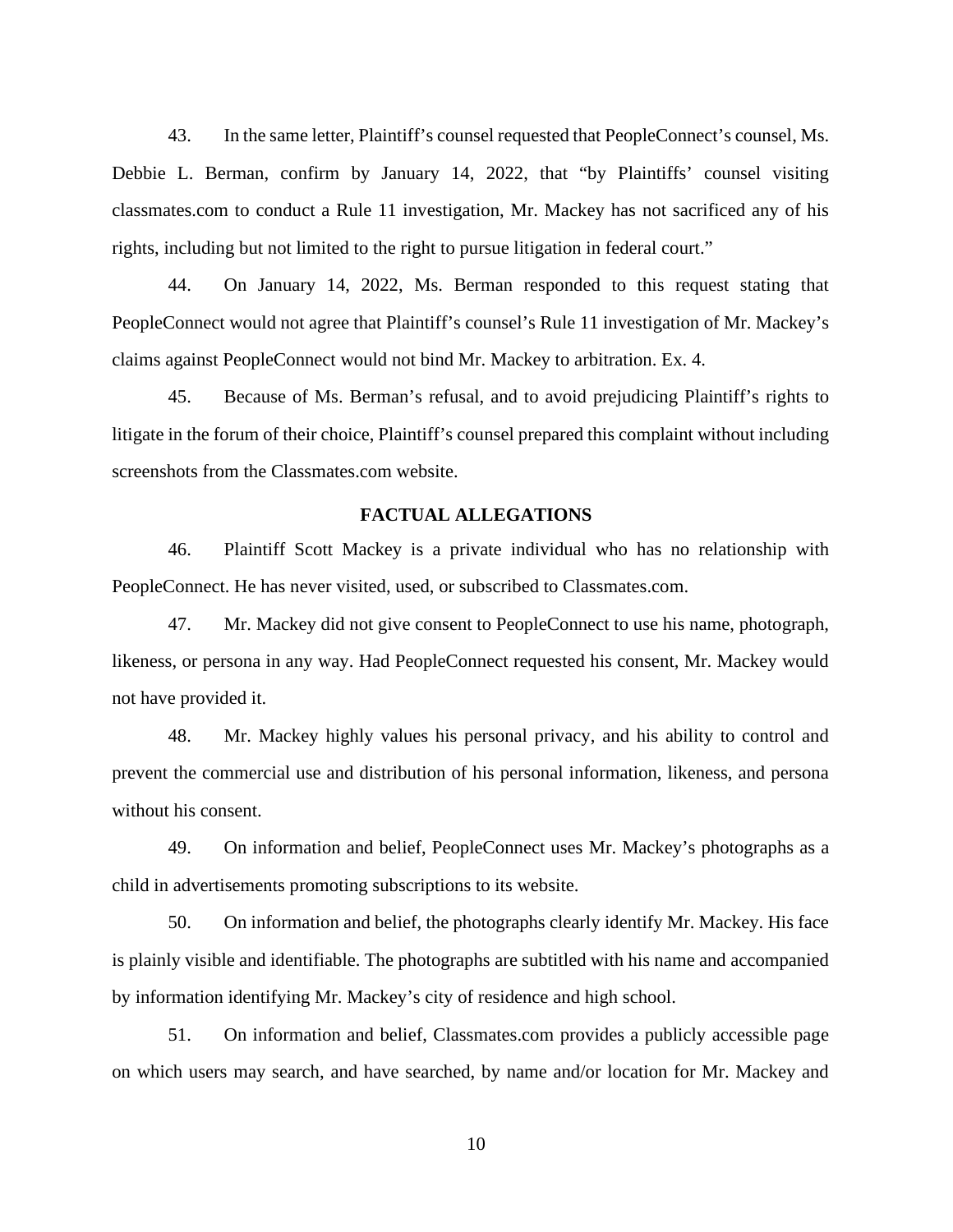other Class Members.

52. On information and belief, users who searched for Mr. Mackey received in response a list of results, which include low-resolution photographs depicting Mr. Mackey as a child.

53. On information and belief, users who clicked on Mr. Mackey's photographs seeking higher-resolution versions received a pop-up message asking the user to register with the site. The user was required to interact with the pop-up to continue viewing Mr. Mackey's photographs.

54. On information and belief, after the users registered, PeopleConnect displayed a screen soliciting the purchase of a paid subscription to Classmates.com for \$3 per month.

55. On information and belief, PeopleConnect displayed banner ads adjacent to the search results containing Mr. Mackey's photographs. The banner ads solicited the purchase of a subscription to Classmates.com. Users who clicked on the ads were brought to a page soliciting a subscription to Classmates.com for \$3 per month.

56. On information and belief, PeopleConnect's sole purpose in using Mr. Mackey's photograph, name, and persona on its website was to solicit the purchase of paid subscriptions to Classmates.com.

57. Mr. Mackey does not know how PeopleConnect obtained his photographs as a child.

58. On information and belief, PeopleConnect misappropriated Mr. Mackey's photographs from his high school yearbook without permission from Mr. Mackey, the photographer who took his pictures, the authors who created his high school yearbooks, or the publishers of his high school yearbooks.

59. PeopleConnect does not hold a copyright in yearbooks from Mr. Mackey's high school, nor does it have permission from the copyright holder to republish or distribute the yearbooks or the photographs contained therein.

60. Mr. Mackey has intellectual property and privacy interests in his photograph,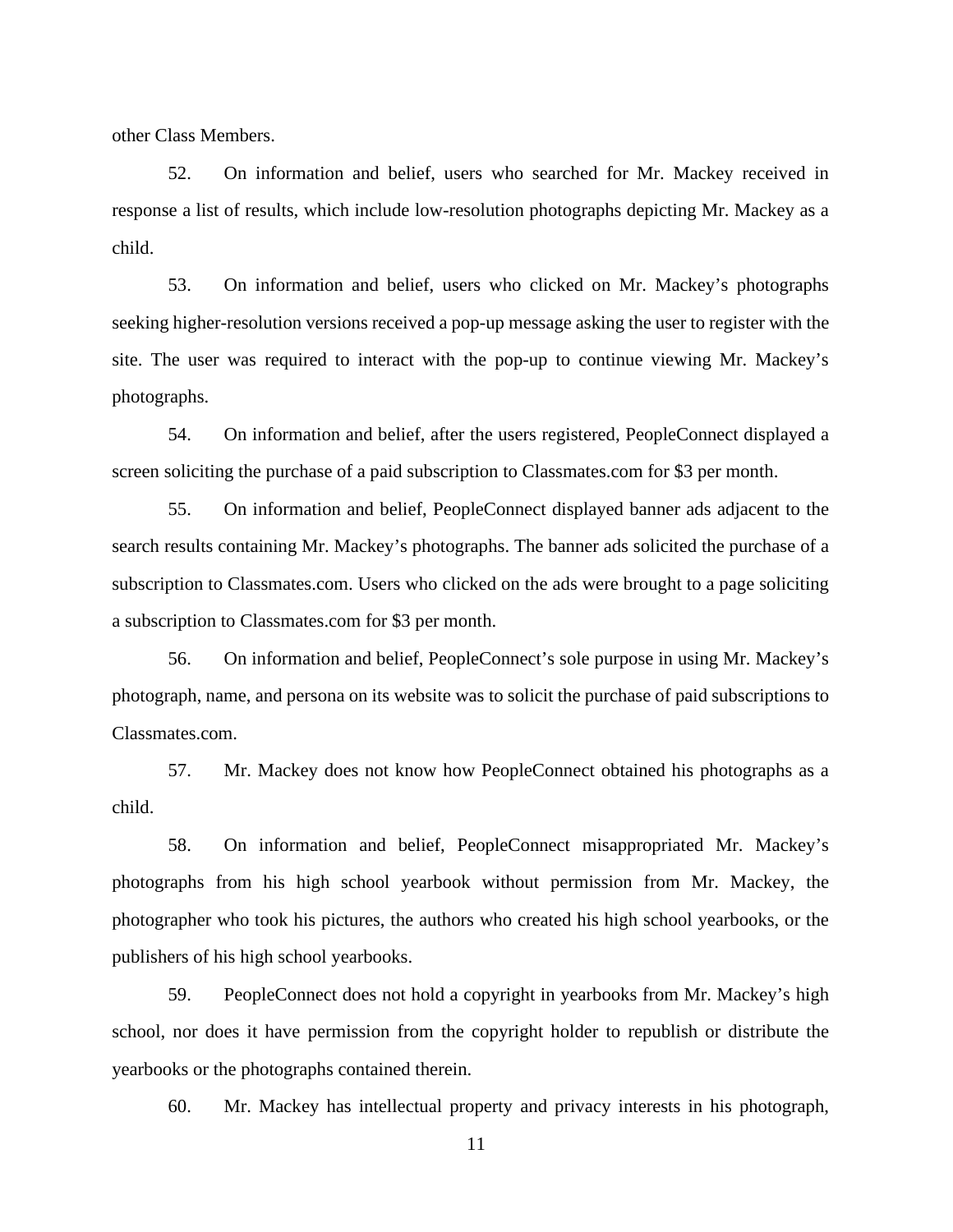name, likeness, and persona recognized by Illinois statutory and common law. He has the right to exclude anyone from making commercial use of his likeness without his permission.

61. Classmates has injured Mr. Mackey by taking his intellectual property without compensation; by invading his privacy rights protected by statute and by common law; by unlawfully profiting from its exploitation of his personal information; and by harming his peace of mind.

62. PeopleConnect's illegal actions caused Mr. Mackey mental injury and disturbed his peace of mind. Mr. Mackey is upset and disturbed by PeopleConnect's use of his name and photograph without his consent. Mr. Mackey believes his persona is rightly his to control.

63. PeopleConnect's illegal use has left him worried and uncertain about his inability to control how his name and personality is used. Mr. Mackey feels that PeopleConnect's use of his photograph and name is an alarming invasion of his privacy.

64. Mr. Mackey is deeply uncomfortable in the knowledge that PeopleConnect is distributing his name and photographs as a minor publicly on the Internet to promote a website he has no interest in promoting. Mr. Mackey believes PeopleConnect's illegal actions encourage and enable stalking and pedophilic behaviors.

#### **CLASS ALLEGATIONS**

65. Plaintiff asserts claims on behalf of himself and a class of current and former Illinois residents who are not subscribers of Classmates.com and whose names, photographs, and/or personal information PeopleConnect extracted from yearbooks and incorporated into the yearbook database PeopleConnect uses to promote Classmates.com subscriptions. Excluded from the proposed class are: Plaintiff's counsel; PeopleConnect, its officers and directors, counsel, successors, and assigns; any entity in which PeopleConnect has a controlling interest; and the judge to whom this case is assigned and the judge's immediate family.

66. The members of the proposed class are so numerous that joinder of individual claims is impracticable. PeopleConnect represents that the Classmates Yearbook Collection contains records from over 400,000 yearbooks in the United States. Each yearbook contains the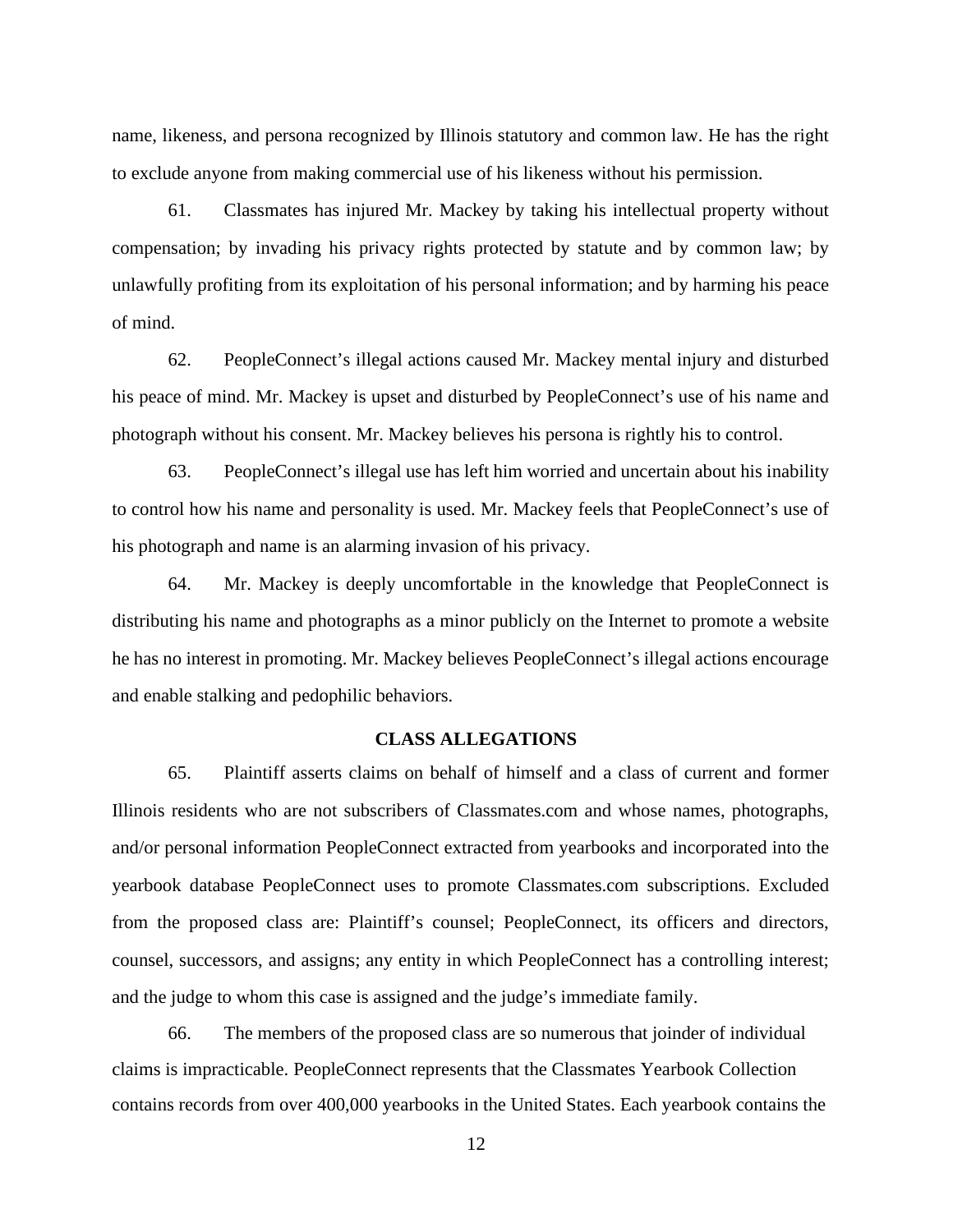names and likeness of hundreds of individuals. PeopleConnect uses the names and photographs of millions of current and former Illinois residents to promote Classmates.com subscriptions.

67. There are significant questions of fact and law common to the members of the class. These issues include:

- a. Whether PeopleConnect's misappropriation of names, photographs, and personal information, and use of that information in the advertising techniques described in this Complaint, constitute the use of individuals' identities for commercial purposes without previous written consent within the meaning of 765 ILCS 1075/1 *et seq.*;
- b. Whether PeopleConnect solicited and obtained written consent from Plaintiff and the Class prior to using their personas in advertisements promoting its website, as required by 765 ILCS 1075/30;
- c. Whether PeopleConnect's use of identities, names, photographs, images, and likenesses constitutes a use for non-commercial purposes such as news or public affairs within the meaning of 765 ILCS 1075/35;
- d. Whether PeopleConnect's commercial use of the names, photographs, images, and likenesses of Plaintiff and the Class was willful such that Plaintiff and the Class are entitled to punitive damages;
- e. Whether PeopleConnect was unjustly enriched as a result of the unlawful conduct described in this complaint; and
- f. Whether Plaintiff and the Class are entitled to injunctive, declaratory and monetary relief as a result of PeopleConnect's conduct as described in this complaint.

68. Plaintiff's claims are typical of those of the proposed class. Plaintiff and all members of the proposed Class have been harmed by PeopleConnect's misappropriation and misuse of their identifies, names, photographs, images, likenesses, and other personal information.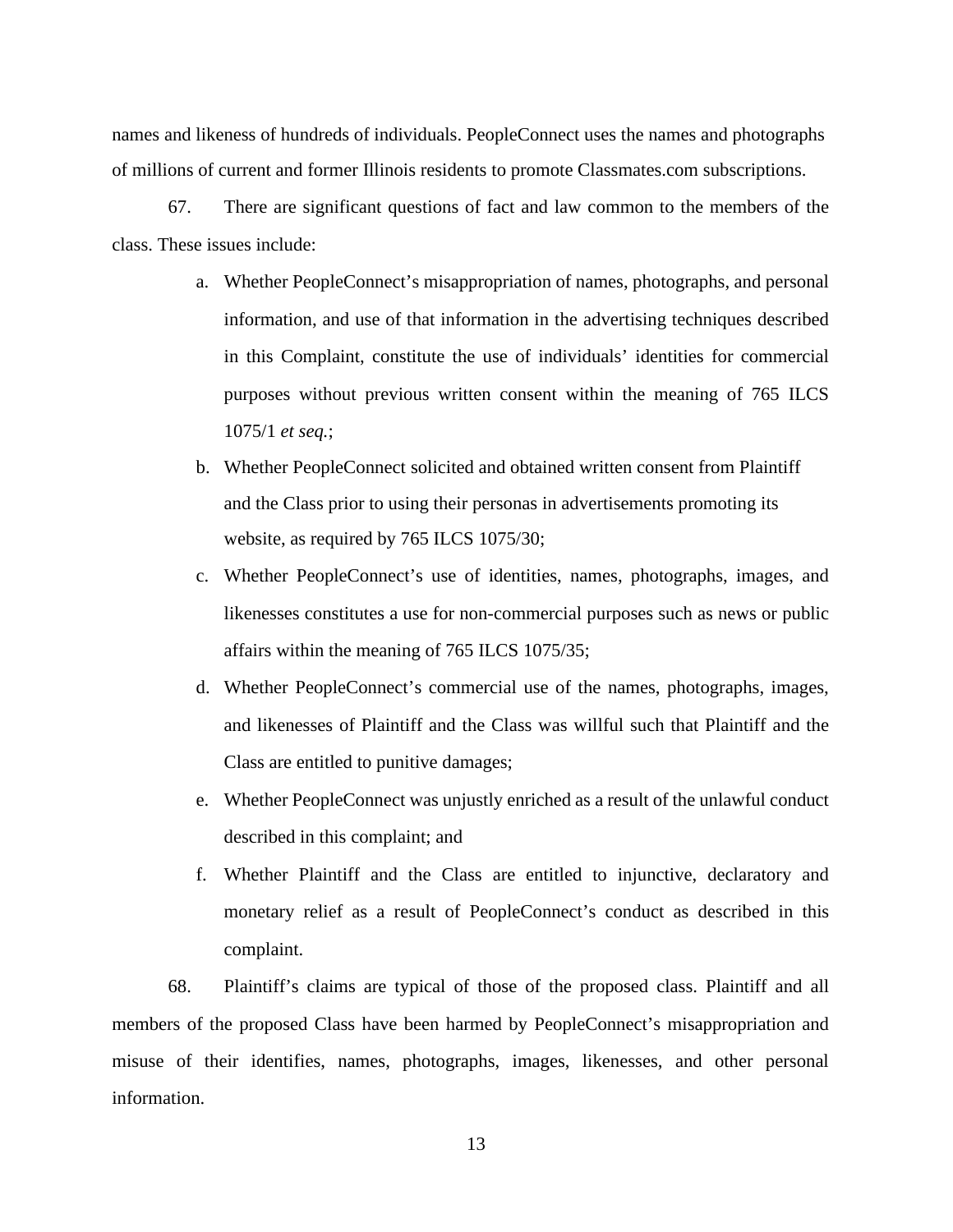69. The proposed Class representatives will fairly and adequately represent the proposed Class. The Class representative's claims are co-extensive with those of the rest of the Class, and they are represented by qualified counsel experienced in class action litigation of this nature.

70. A class action is superior to other available methods for the fair and efficient adjudication of these claims because individual joinder of the claims of all members of the proposed Class is impracticable. Many members of the Class do not have the financial resources necessary to pursue this claim, and even if they did, the size of their interest in the case may not be large enough to merit the cost of pursuing the case. Individual litigation of these claims would be unduly burdensome on the courts in which individualized cases would proceed. Individual litigation would greatly increase the time and expense needed to resolve a dispute concerning PeopleConnect's common actions towards an entire group. Class action procedures allow for the benefits of unitary adjudication, economy of scale, and comprehensive supervision of the controversy by a single court.

71. The proposed class action may be certified pursuant to Rule 23(b)(2) of the Federal Rules of Civil Procedure. PeopleConnect has acted on grounds generally applicable to the proposed class, such that final injunctive and declaratory relief is appropriate with respect to the Class as a whole.

72. The proposed class action may be certified pursuant to Rule 23(b)(3). Questions of law and fact common to Class Members predominate over questions affecting individual members, and a class action is superior to other available methods for fairly and efficiency adjudicating the controversy.

## **FIRST CAUSE OF ACTION 765 ILCS 1075/1** *et seq***. ("IRPA")**

73. Plaintiff incorporates by reference the allegations contained in all preceding paragraphs of this complaint.

74. Illinois' Right of Publicity Act, 765 ILCS 1075/1 *et seq*. ("IRPA"), defines the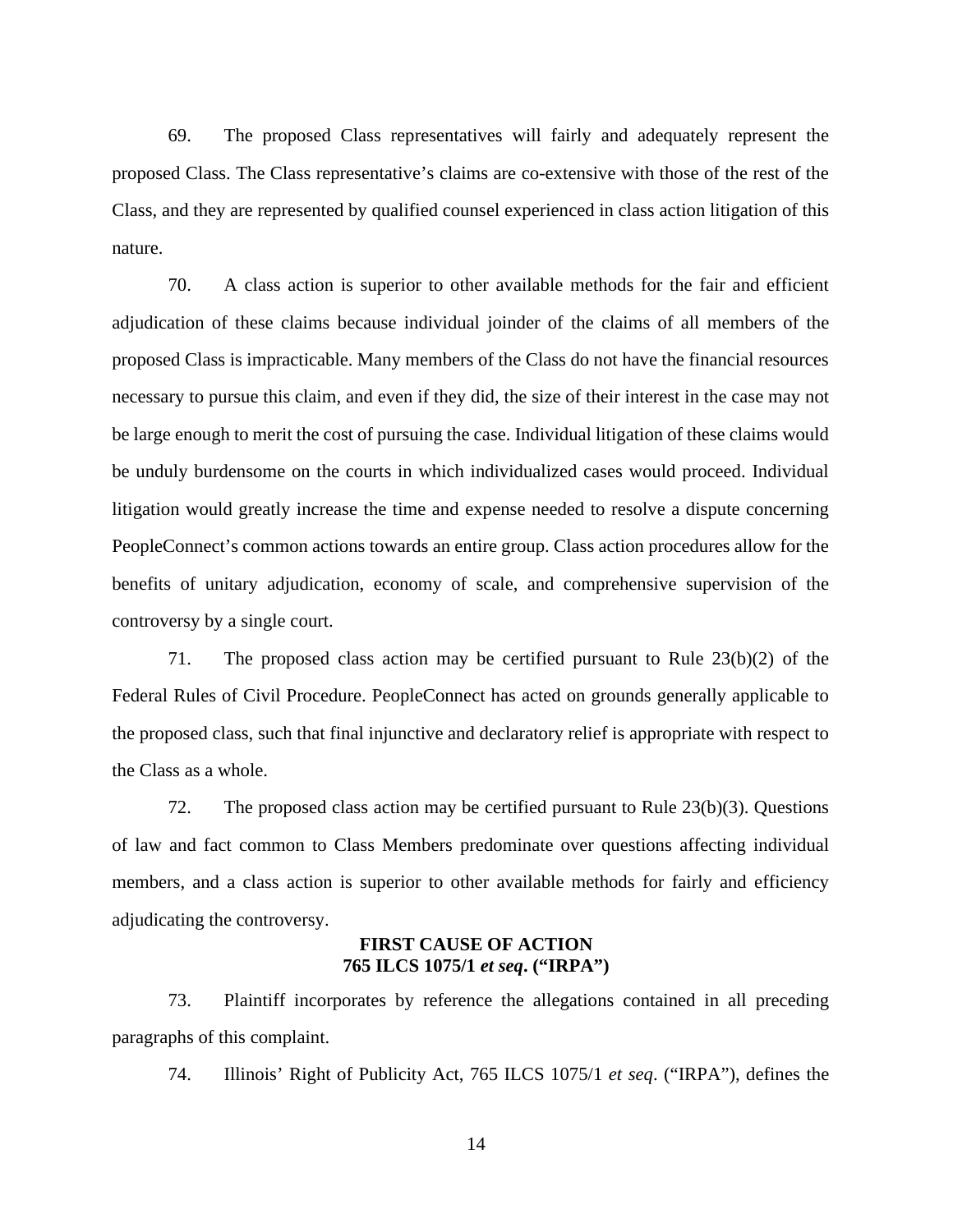"right of publicity" as the "right to control and to choose whether and how to use an individual's identity for commercial purposes." 765 ILCS 1075/10.

75. IRPA prohibits and provides damages for using an individual's identity for commercial purposes without having obtained previous written consent. 765 ILCS 1075/30.

76. By engaging in the forgoing acts and omissions, PeopleConnect used Plaintiff's and Class Members' identities for commercial purposes without having obtained previous written consent.

77. Each use of a Class Member's identity is a separate and distinct violation of IRPA giving rise to damages.

78. IRPA provides that a person who violates the statute is liable for the greater of: (a) statutory damages in the amount of \$1,000 per violation; or (b) the sum of "actual damages" and "profits derived from the unauthorized use." 765 ILCS 1075/40. The statute also provides for punitive damages where, as here, the violation is willful. *Id.*

79. IRPA also provides for the award of "reasonable attorney's fees, costs, and expenses." 765 ILCS 1075/55.

80. As a result of PeopleConnect's violations of IRPA, Plaintiff and the Class have suffered injury to their privacy rights and actual damages both economic and emotional. Plaintiff and Class Members have been denied the commercial value of their identities, which PeopleConnect misappropriated without compensation to Plaintiff and the Class. Plaintiff and Class Members were denied their statutorily protected right to control how their identities are used and refuse consent to a use for commercial purposes. Plaintiff and Class Members suffered emotional disturbance from the misappropriation and misuse of their identities.

81. Plaintiff on behalf of the Class seeks: statutory damages; in the alternative, actual damages, including PeopleConnect's profits from its misuse and compensatory damages for the royalties PeopleConnect failed to pay and the emotional disturbance it caused; punitive damages in light of PeopleConnect's willing misuse; nominal damages; the award of attorneys' fees and costs; the entry of an injunction prohibiting PeopleConnect's illegal conduct; and declaratory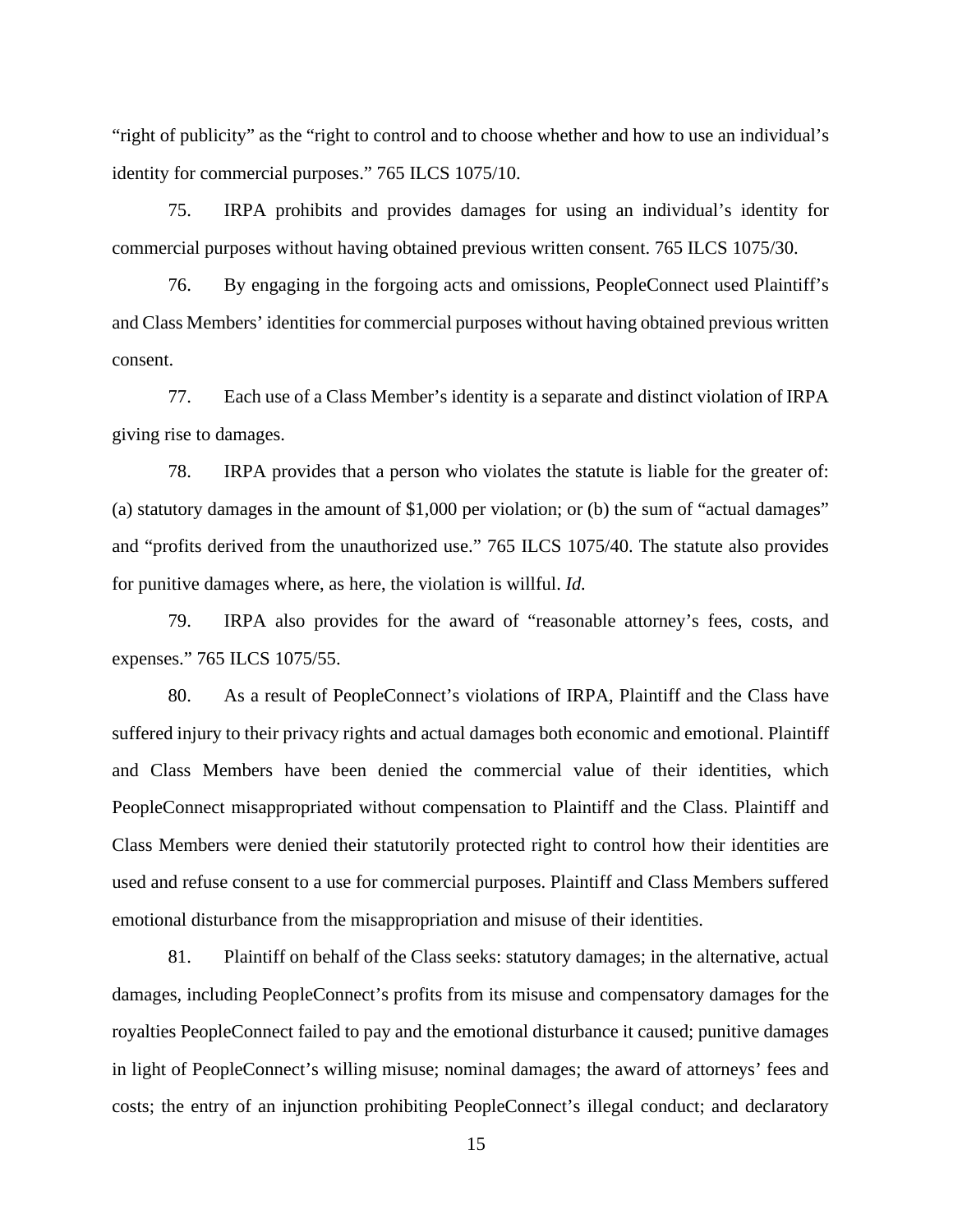relief.

## **SECOND CAUSE OF ACTION Unjust Enrichment**

82. Plaintiff incorporates by reference the allegations contained in all preceding paragraphs of this complaint.

83. Plaintiff and the class have conferred an unwarranted benefit on PeopleConnect. PeopleConnect uses personal information that rightfully belongs to Plaintiff and the Class to sell its products and services. PeopleConnect uses the personal information it misappropriated without consent. Each subscription sold using names, photographs, and identities that rightfully belong to class members, and all advertising revenue collected from the delivery of ads on pages displaying names, photographs, and identities that rightfully belong to Class Members, represents an unwarranted benefit conferred upon PeopleConnect by Plaintiff and the Class.

84. Under principles of equity and good conscience, PeopleConnect should not be permitted to retain the benefits it gained through its actions.

85. Plaintiff and Class Members have suffered loss as a direct result of PeopleConnect's conduct.

86. Plaintiff on behalf of the Class seeks an injunction prohibiting PeopleConnect's inequitable conduct; the imposition of a constructive trust and restitution of proceeds PeopleConnect received as a result of the conduct described in this Complaint; and an award of attorneys' fees, costs, and expenses.

#### **PRAYER FOR RELIEF**

87. WHEREFORE Plaintiff, on behalf of himself and all others similarly situation, hereby demands judgment against Defendant PeopleConnect as follows:

- (a) For an order certifying the proposed Class and appointing Plaintiff and his counsel to represent the Class;
- (b) For a declaration that PeopleConnect's acts and omissions constitute a willful misappropriation of names, likeness, photographs, images, and other personal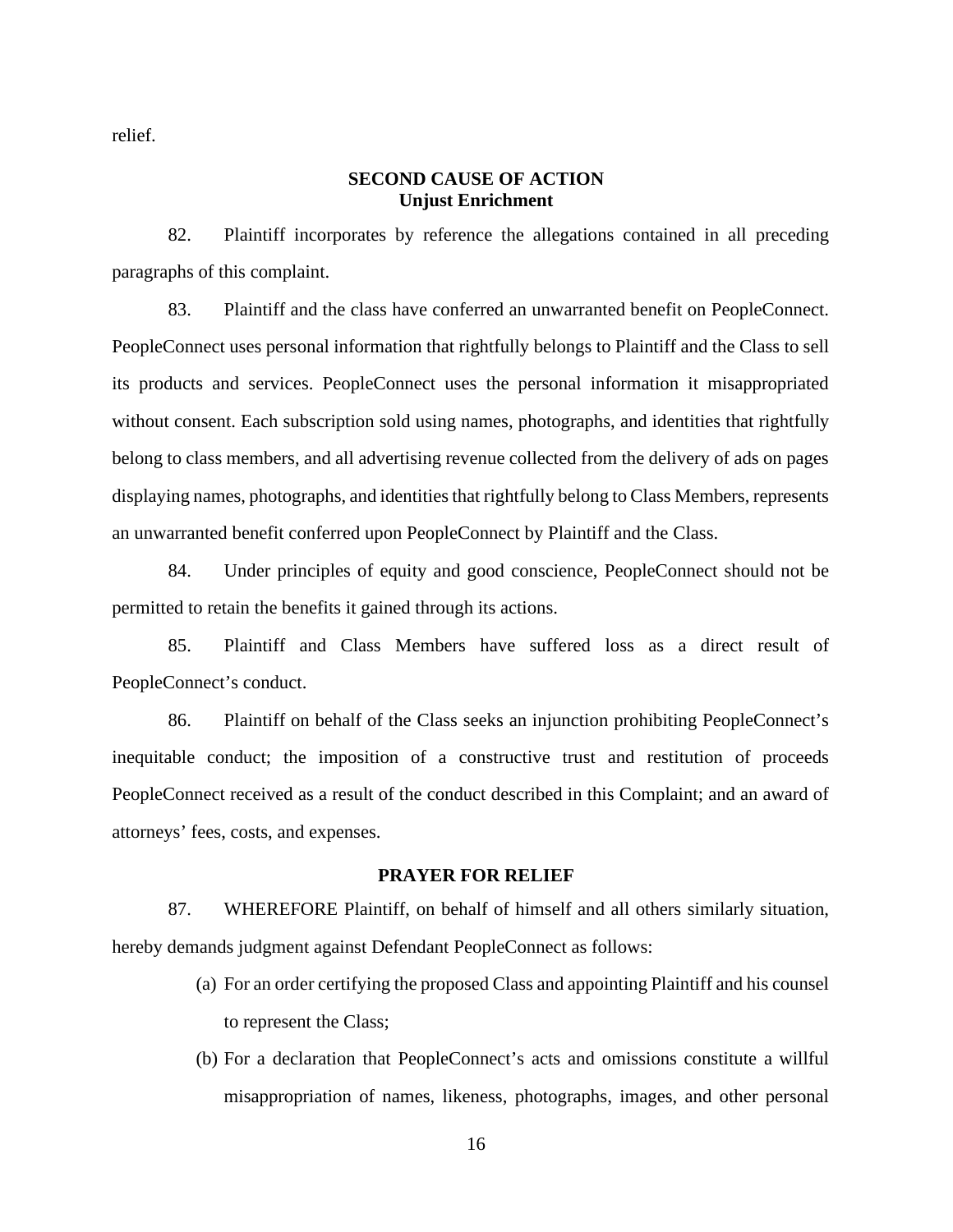information, and infringe on protected privacy rights, in violation of Illinois law;

- (c) For nominal damages awarded in recognition of PeopleConnect's violation of the statutorily protected property and privacy rights of Plaintiff and the Class;
- (d) For preliminary and permanent injunctive relief enjoining and preventing PeopleConnect from continuing to operate its Classmates.com website and expand its databases without appropriate safeguards to ensure people's personal information is not used illegally without their consent;
- (e) For an order enjoining PeopleConnect from continuing the unlawful and unfair conduct described in this Complaint;
- (f) For restitution for Plaintiff and Class Members of the value that Defendants derived from misappropriating and using their identities;
- (g) For an award of damages, including without limitation damages for actual harm, profits earned by PeopleConnect from the sale of subscriptions to Classmates.com, and statutory damages;
- (h) For an award of reasonable attorneys' fees, costs, and expenses incurred by Plaintiffs and the Class; and
- (i) For an award of other relief in law and equity to which Plaintiff and the Class Members may be entitled.

## **JURY TRIAL DEMAND**

Plaintiff hereby demands a jury trial for all individual and Class claims so triable. Respectfully submitted,

Dated: January 20, 2022 By: /s/ Shannon M. McNulty

Shannon M. McNulty CLIFFORD LAW OFFICES, P.C. 120 N. LaSalle Street, 36<sup>th</sup> Floor Chicago, Illinois 60602 312.899.9090 312.251.1160 Facsimile SMM@cliffordlaw.com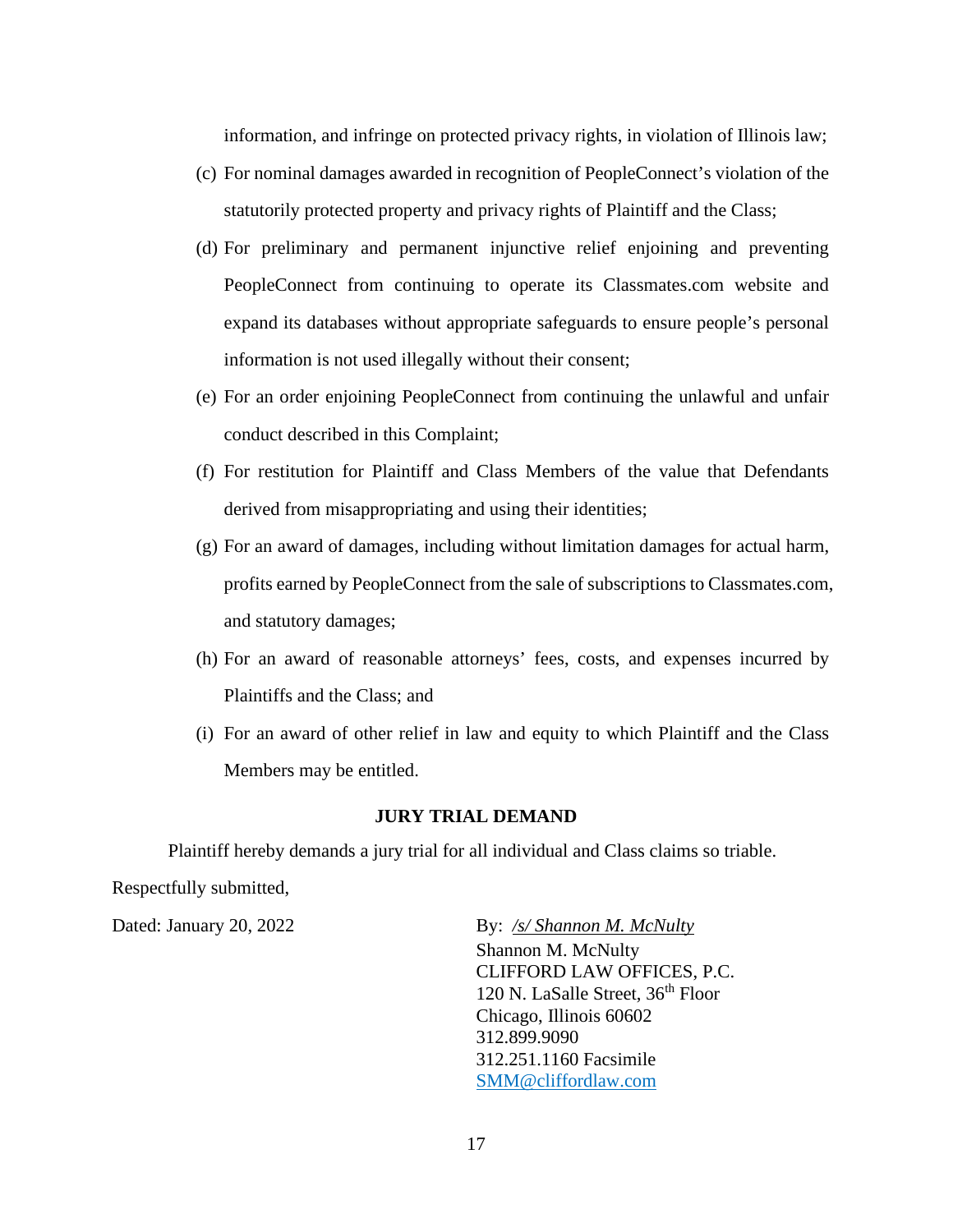Benjamin R. Osborn (to be admitted *Pro Hac*) 102 Bergen St. Brooklyn, NY 11201 Telephone: (347) 645-0464 ben@benosbornlaw.com

Samuel J. Strauss (to be admitted *Pro Hac*) Email: sam@turkestrauss.com Raina Borelli (to be admitted *Pro Hac*) Email: raina@turkestrauss.com 613 Williamson St., Suite 201 Madison, Wisconsin 53703 Telephone: (608) 237-1775 Facsimile: (608) 509-4423

Michael F. Ram (to be admitted *Pro Hac*) mram@forthepeople.com Marie N. Appel (to be admitted *Pro Hac*) mappel@forthepeople.com MORGAN & MORGAN COMPLEX LITIGATION GROUP 711 Van Ness Avenue, Suite 500 San Francisco, CA 94102 Telephone: (415) 358-6913 Facsimile: (415) 358-6923

*Attorneys for Plaintiff Mackey and the Proposed Class*